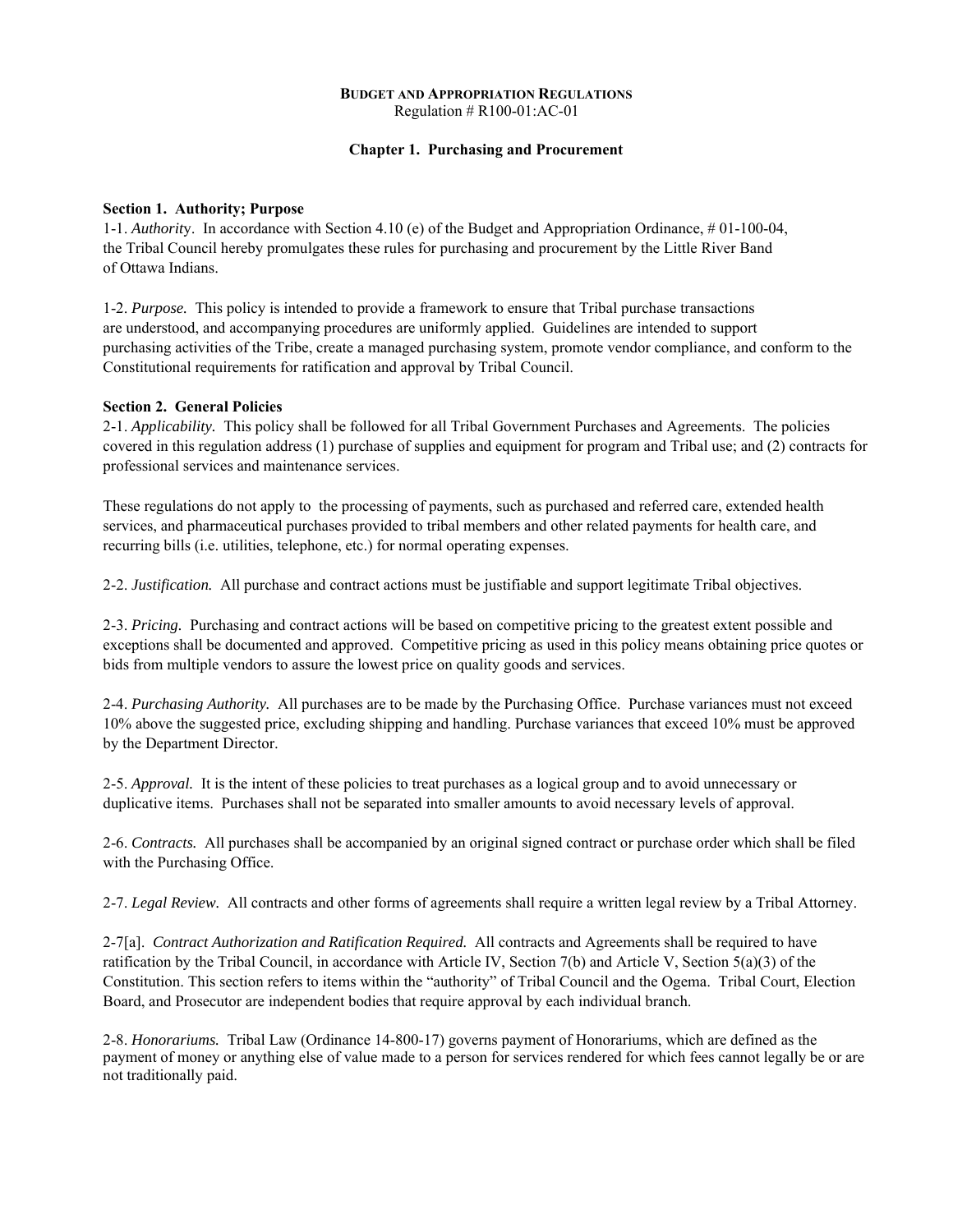### **Section 3. Contract Authorization Levels**

3-1. *Monetary Authorization.* No employee is authorized to bind or commit the Tribe to the purchase of any goods or services, except with appropriate approval.

3-2. *Contracts and Purchase Requisition Approval.* All purchases shall be placed through the Purchasing Office and shall obtain approval as set forth in this section. The following value and authority levels limit authority to initiate the development of purchase requests and/or contracts.

- a. For Ogema Operations:
	- 1. Actions \$00.01 to \$5,000.00 require authorization from the Purchasing Manager and the Program Director.
	- 2. Actions \$5000.01 to \$15,000.00 require authorization from the Tribal Leads and the Purchasing Manager.
	- 3. Purchase orders with the value of \$15,000.01 to \$25,000.00, require authorization from the Ogema or, if delegated authority from the Ogema by memo, the Tribal Leads and the Purchasing Manager.
	- 4. Actions \$25,000.01 and above, require authorization by the Tribal Ogema, Tribal Council, and the Purchasing Manager. In addition, for purchases over \$25,000.01, verification that vendors/contractors are not debarred or suspended from participation in federal assistance programs shall be attached.
- b. For the Prosecutor's Office:

The Tribal Prosecutor's Office shall identify by memo, each fiscal year, the person(s) authorized to make purchases on behalf of the Prosecutor's Office. Such authority shall also identify the authority to sign contracts authorized by the Prosecutor for the purchase of goods and services, provided that such goods and services are specified with the approved budget of the Tribal Prosecutor's Office.

### c. For the Tribal Court:

The Tribal Court shall identify by order, each fiscal year, the persons authorized to make purchases on behalf of the Tribal Court. Such authority shall also identify the authority to sign contracts authorized by the Tribal Court for the purchase of goods and services, provided that such goods and services are specified within the approved budget of the Tribal Court.

- d. For the Tribal Council:
	- 1. Actions \$00.01 to \$2,500.00, require authorization from the Speaker or Recorder.
	- 2. Actions \$2,500.01 to \$25,000.00, requires authorization from the Speaker and Recorder.
	- 3. Actions \$25,000.01 and above, by the Speaker or Recorder after authorization by Tribal Council resolution.
	- 4. Gaming Commission/Department.
		- a. Actions \$00.01 to \$500.00, require authorization from the Surveillance Manager, Compliance Manager, or Senior Internal Auditor.
		- b. Actions \$00.01 to \$2,500.00, require authorization from the Executive Director or Chairperson.
		- c. Actions \$2,500.01 to \$12,000.00, require authorization from the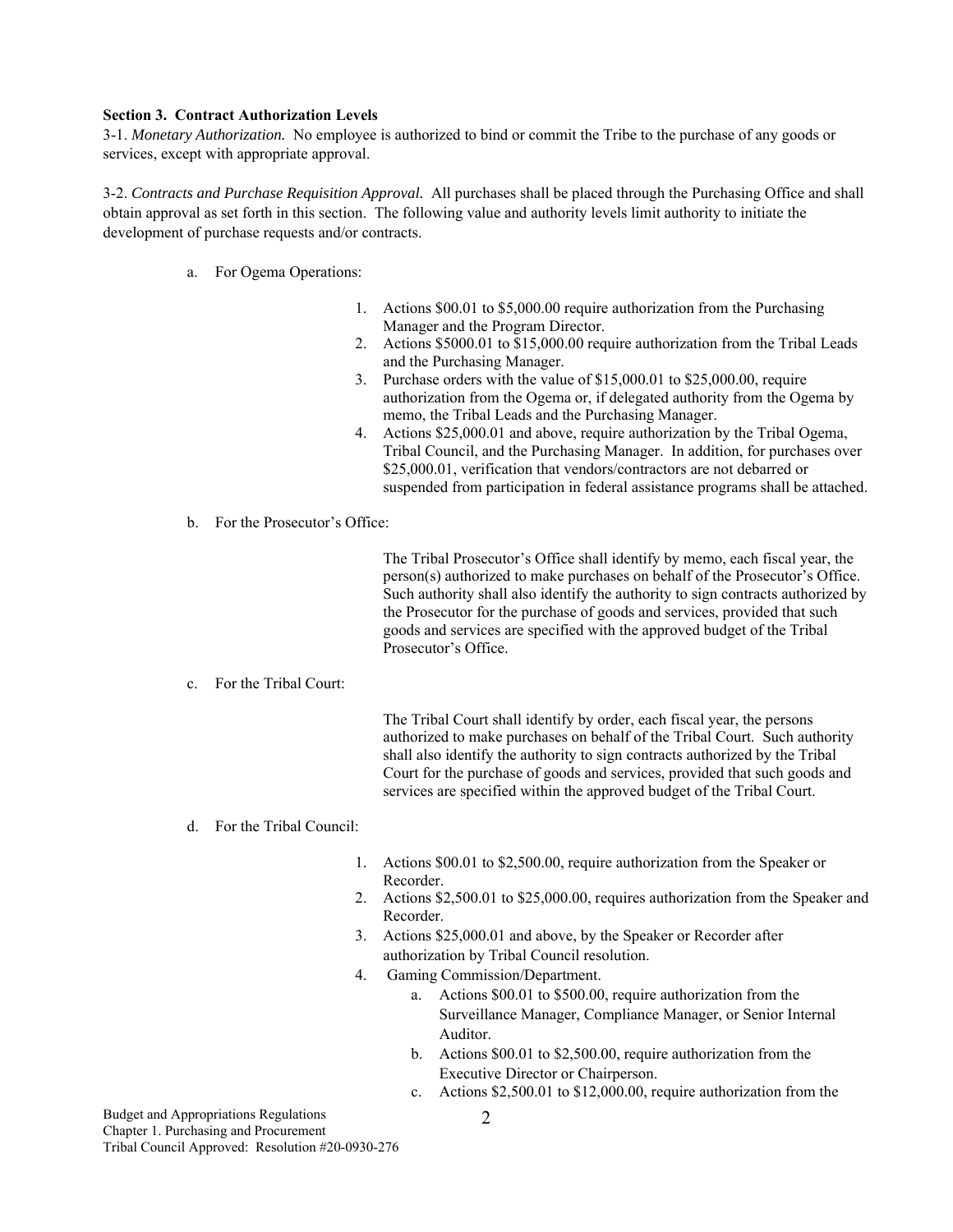Executive Director and Gaming Commission Chairperson.

- d. Purchases of \$12,000.01 to \$25,000.00 require authorization from the Gaming Commission by resolution.
- e. Actions \$25,000.01 and above, Gaming Commission by resolution and Tribal Council approval by resolution.

### e. For the Election Board

The Election Board shall identify by memo, each fiscal year, the person(s) authorized to make purchase on behalf of the Election Board. Such authority shall also identify the authority to sign contracts authorized by the Election Board for the purchase of goods and services, provided that such goods and services are specified with the approved budget of the Election Board.

3-3 *Ratification and Approval of all Agreements Required*. Notwithstanding the above, all Agreements between the Little River Band and federal, state, and local governments and other tribal governments, or with private persons or organizations, that bind the Tribe to non-monetary obligations, require Tribal Council ratification and approval in accordance with Article V, Section  $5(a)(3)$  and Article IV, Section 7(b) of the Constitution and Resolution #09-0429-111.

# **Section 4. Responsibilities**

4-1. *Program Directors.* Program Directors are responsible for achieving program goals and at the same time conserving Tribal resources and maintaining accountability. Their responsibilities begin with the development of a sound program budget. As managers, their primary responsibilities in relation to purchasing are:

- a. Exercising control over expenditures, to ensure that they do not exceed amounts allotted in the budget and that they are consistent with purposes detailed in the budget.
- b. Ensuring that transactions are made with adequate planning and that emergency purchases are avoided.
- c. Ensuring that all requisitions are prepared properly.
- d. Coding expenditures properly.
- e. Determining that expenditures are completed within the performance period for the grant program which they support.
- f. Provisions of certain Tribal grants and contracts may apply policies or require practices in addition to those defined in this policy. Whenever funds under a specific federal grant or contract are used for purchasing or contracting purposes, it is the responsibility of the Program Director to abide by the terms and conditions of the grant or contract requirements.
- g. Keeping record of all purchases made for reference and accountability.

4-2. *Purchasing Manager.* The Purchasing Manager is responsible for ensuring purchasing activities are carried out properly and in a manner that best serves the interests of the Tribe. The Purchasing Manager is the person with primary responsibility for representing the Tribe as it enters into agreements with vendors. As such, the Purchasing Manager will be responsible for duties including, but not limited to:

- a. Seeking competitive quotations, bids, and proposals whenever feasible, to insure that the Tribe obtains quality goods or services at reasonable prices.
- b. Obtaining or providing the appropriate written approval of all purchase actions.
- c. Routing invoices and purchase orders to the Accounting Department.
- d. Maintaining documents regarding purchasing activities for two years.
- e. Maintaining documents regarding contract activities.
- f. Determining whether potential vendors are responsible, which means having the resources, personnel, integrity, and overall capability to meet the Tribe's needs successfully.
- g. Purchasing goods for stock and building supplies.
- h. Maintaining a vendor file.
- i. Keeping all vendors aware of Tribal Purchasing Policies and Procedures.
- j. Verifying that all purchasing requirements have been met before issuing a purchase order.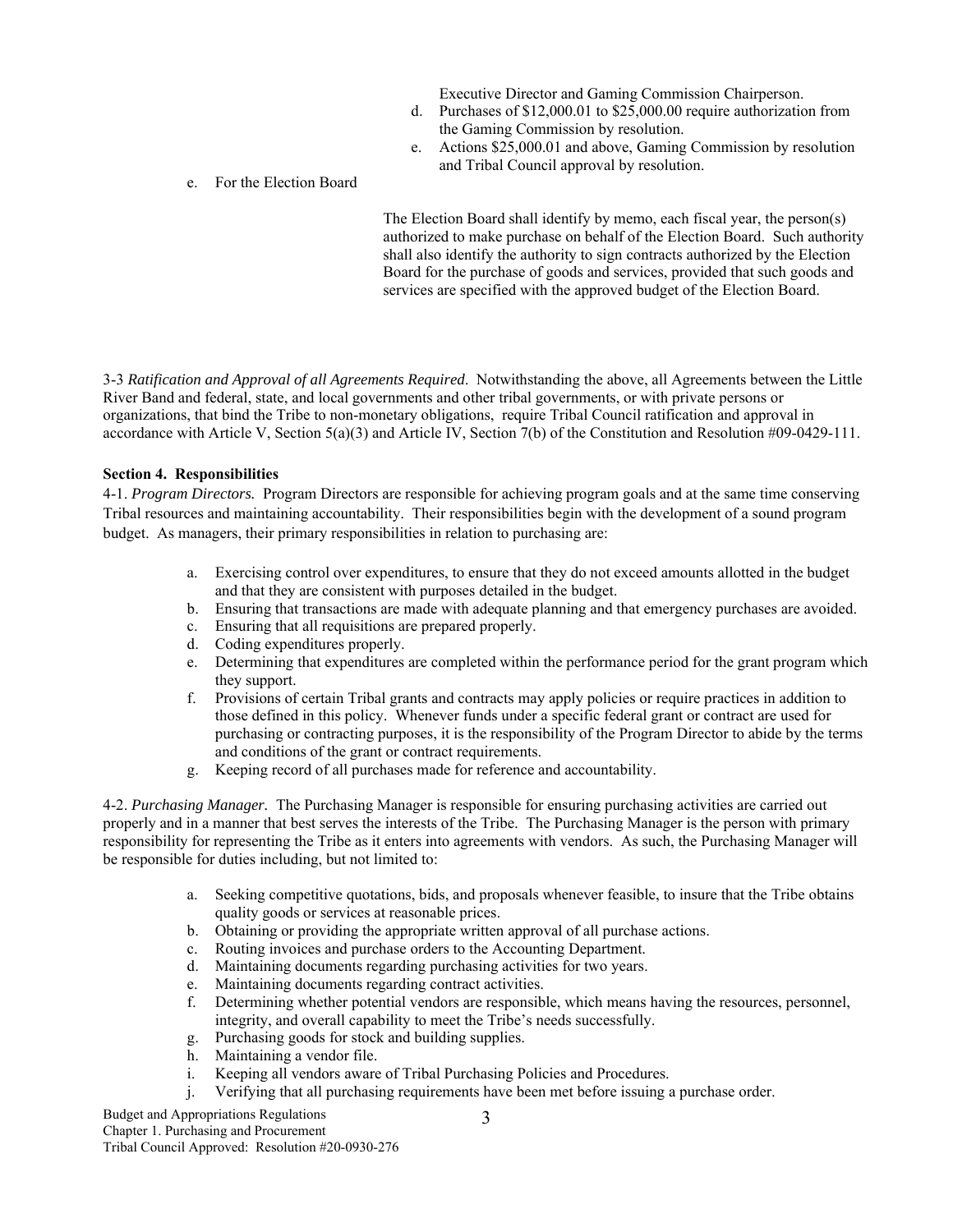4-3. *Tribal Leads*. In addition to the general responsibility, a Tribal Lead holds specific responsibility for:

a. Approving purchase requests submitted which exceed \$5000.01, but do not exceed \$15,000.00.

4-4. *Ogema Review.* The Tribal Ogema is responsible for reviewing monthly purchasing activities. A Tribal Lead may be delegated responsibility for this review by written memorandum signed by the Tribal Ogema. Provided that, disciplinary actions resulting from non-compliance with these regulations remain the responsibility of the Tribal Ogema.

4-5. *Ogema.* The Tribal Ogema, as the chief administrator for the Tribe, is responsible for overseeing the entire purchasing process. In addition to that general responsibility, the Tribal Ogema holds specific responsibility for:

- a. Approving purchase requests that exceed \$15,000.01, but do not exceed \$25,000.00.
- b. Reviewing a monthly purchasing activity report.
- c. Approving agenda requests for purchase requests and contracts, which require resolution approval.
- d. Executing all contracts.
- e. Submitting in writing a list of all individuals identified as Program Directors to exercise authority under 3.2 on an annual basis to the Purchasing Office and Controller. Lists shall be amended and updated with any personnel changes.

4-6. *Tribal Council*. The Tribal Council has final responsibility for management of the Tribe's financial resources. Its key responsibilities in regard to purchasing are:

- a. Approving program budgets.
- b. Approving purchase requests that exceed \$25,000.01.
- c. Approving Agreements that require the Tribe to fulfill non-monetary obligations.

# **Section 5. Standards of Conduct**

5-1. *Ethical Conduct.* It is important that high standards of conduct be maintained at all times to ensure confidence and integrity in the Tribe's purchasing process. All Tribal officers, employees, and agents who are involved in purchasing and contracting activities must follow the standard of conduct set forth below:

- a. Tribal employees will refrain from participating in a purchasing or contracting action in which a conflict of interest would be involved.
- b. Tribal employees will not accept gratuities, favors, or gifts which exceed the monetary value of \$25.00.
- c. Any Tribal employee who has unknowingly obtained any benefit resulting from a purchase or contract will immediately, upon discovery, report the benefit to his or her immediate supervisor.
- d. No employee of the Tribe shall knowingly use confidential information for actual or anticipated personal gain, or for the actual or anticipated gain of any other person.
- e. The Tribe will remain impartial when conducting a procurement action involving a related organization.

# **Section 6. Purchasing Procedures**

6-1*. Request for Purchase Order.* Any purchase of goods or services on behalf of the Little River Band of Ottawa Indians must be initiated by submitting a "Requisition", an internal document that conveys to the Purchasing Manager the request for supplies, equipment, or services. No purchase or contract action may be initiated without a requisition. The requisition shall include the following information:

- a. Date: The date the request is being made.
- b. Program number: Enter in the program number to which the purchase will be charged.
- c. Account number: Enter in the account number from which the purchase amount will be obligated.
- d. Placed by: The employee requesting the purchase.
- e. Quantity: Number of item(s) needed.
- f. Description: A clear item description including catalog number, color, size or any other information that may be needed to identify the item.
- g. Source: Enter complete name, address, and phone number of suggested vendor.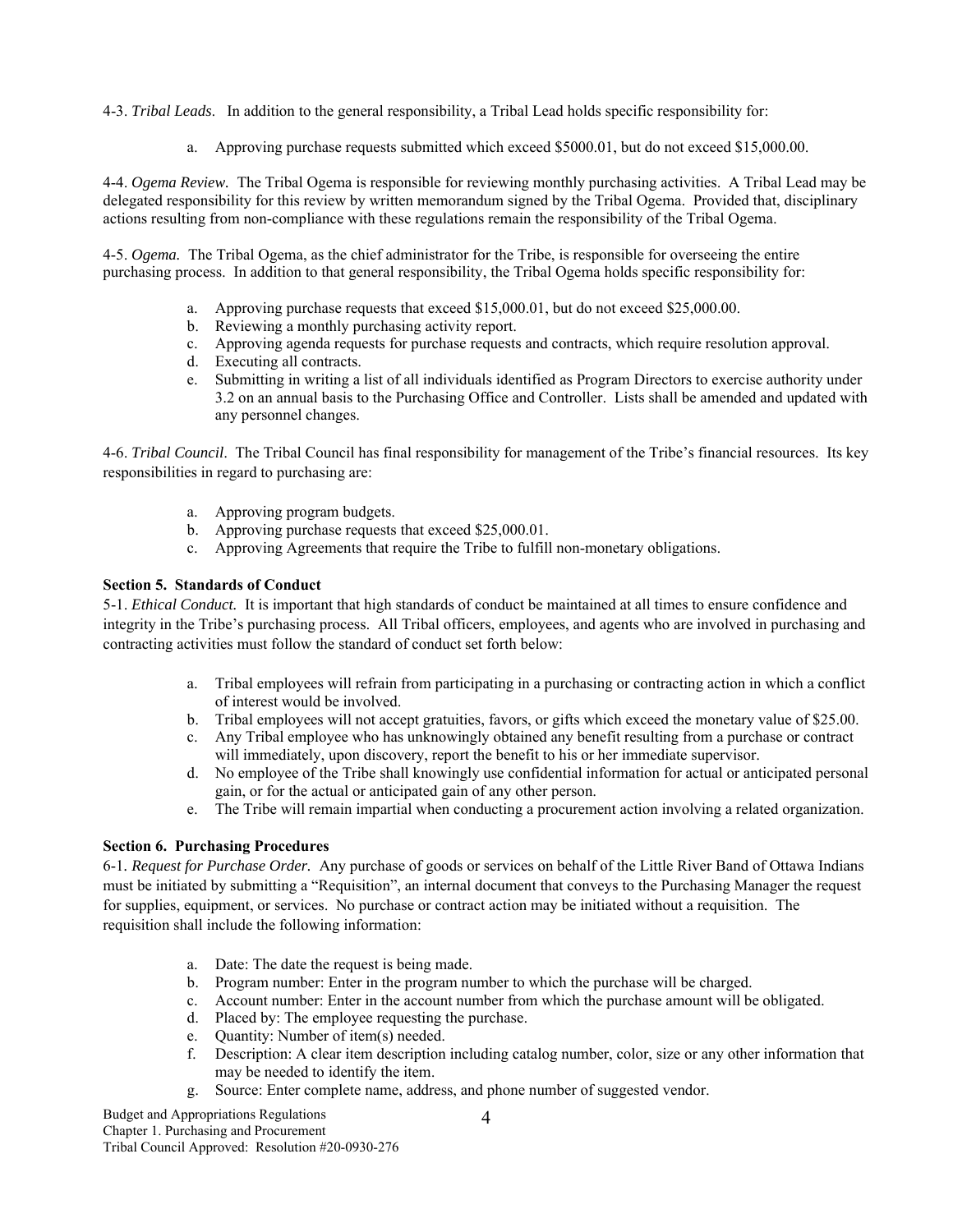- h. Price: Enter in the item(s) unit price and multiplied price if ordering more than one unit.
- i. Approved by: Must be signed by the proper authorized personnel. See authorization levels in this policy.
- j. Justification: Reason for purchase.

6-2. *Issuance of Purchase Order*. Requisition forms shall be sent to the Purchasing Office. Upon receiving all required authorizations, a purchase order may be issued.

- 6-3. *Encumbrance Procedures*. The Purchasing Office shall place orders as follows:
	- a. All approved requisition forms shall be assigned a Purchase Order number.
	- b. The Purchasing Office shall provide documentation prior to placing an order that funding is available to support the request for purchase. Supporting documentation shall be attached to the purchase order.
	- c. The Vendor will be phoned, faxed, email, or mailed. A description of the item should include color, size, and any additional information that may be needed.
	- d. The Purchase Order is then entered into the Accounting System.
	- e. An original Purchase Order is printed and signed. A copy shall be routed to the Program Director and the Receiving Office.
	- f. Departments are responsible for maintaining copies of their own request(s). The purchase order number that is assigned to an order can also be used to look up an order that may require an item to be returned or used for future orders of a similar item.
	- g. All purchase orders shall identify a shipping address and an invoicing address. All invoices shall be mailed to Accounts Payable. When the invoice arrives with the goods, the invoice shall be routed to Accounts Payable.

### 6-4. *Procurement Transactions/ Bidding Requirements.*

When making a purchase transaction, the following methods of procurement shall be used:

- a. Micro procurement transactions shall be used when purchasing supplies and equipment under \$10,000.00 in value. Micro-purchases may be awarded without competitive quotations if the price is considered reasonable. In cases where it is determined to be more efficient, purchase orders can be issued for an amount not to exceed. For cases such as these, the amount shall never exceed \$500.00. The requisition shall list the requested items. The purchase order shall clearly indicate the amount not to exceed.
- b. Small procurement transactions shall be used when purchasing supplies, securing services, or equipment that are between \$10,000.01 and \$150,000.00. Small purchases require quotations from an adequate number of qualified sources.
- c. Major procurement transactions are used when purchasing supplies, securing services, or equipment that exceed \$150,000.01. Major procurement transactions require open solicitation (formal advertising). Quotes maybe submitted by sealed bids or by competitive proposals.
- d. *Standing Purchasing Orders.* When business with a vendor is on a regular basis and purchases or service dollar amounts vary, it may be more cost effective to establish a standing purchase order with the vendor. A Standing Purchase Order shall be generated and maintained in the same fashion as the Purchase Order request, with the following conditions noted: the dollar amount not to exceed, a time limitation, and the personnel approved to make charges against the standing purchase order.
- e. *Honorarium.* Honorarium payments shall be used to reward dedicated acts of goodwill that benefit the Tribe and its Members. When making a payment for an honorarium, the following shall apply:
	- 1. Funds shall be expensed from a department budget line dedicated to tribal activities.
		- 2. Total payments to any honorarium recipient including, but not limited to, mileage or per diem payments must not exceed \$500.00 for any one event.

Honorarium payments shall not be granted to an employee, contractor or vendor of the Tribe or any of its enterprises for an act performed in the regular course of employment or under any term of their contract or vending agreement. Honorarium payments shall not be made to an employee for an act or service performed during his or her regular employment shift, unless the employee has filed a work variance form. Individuals who provide regular ongoing services to the Tribe or its Members shall be required to enter into a contract with the Tribe.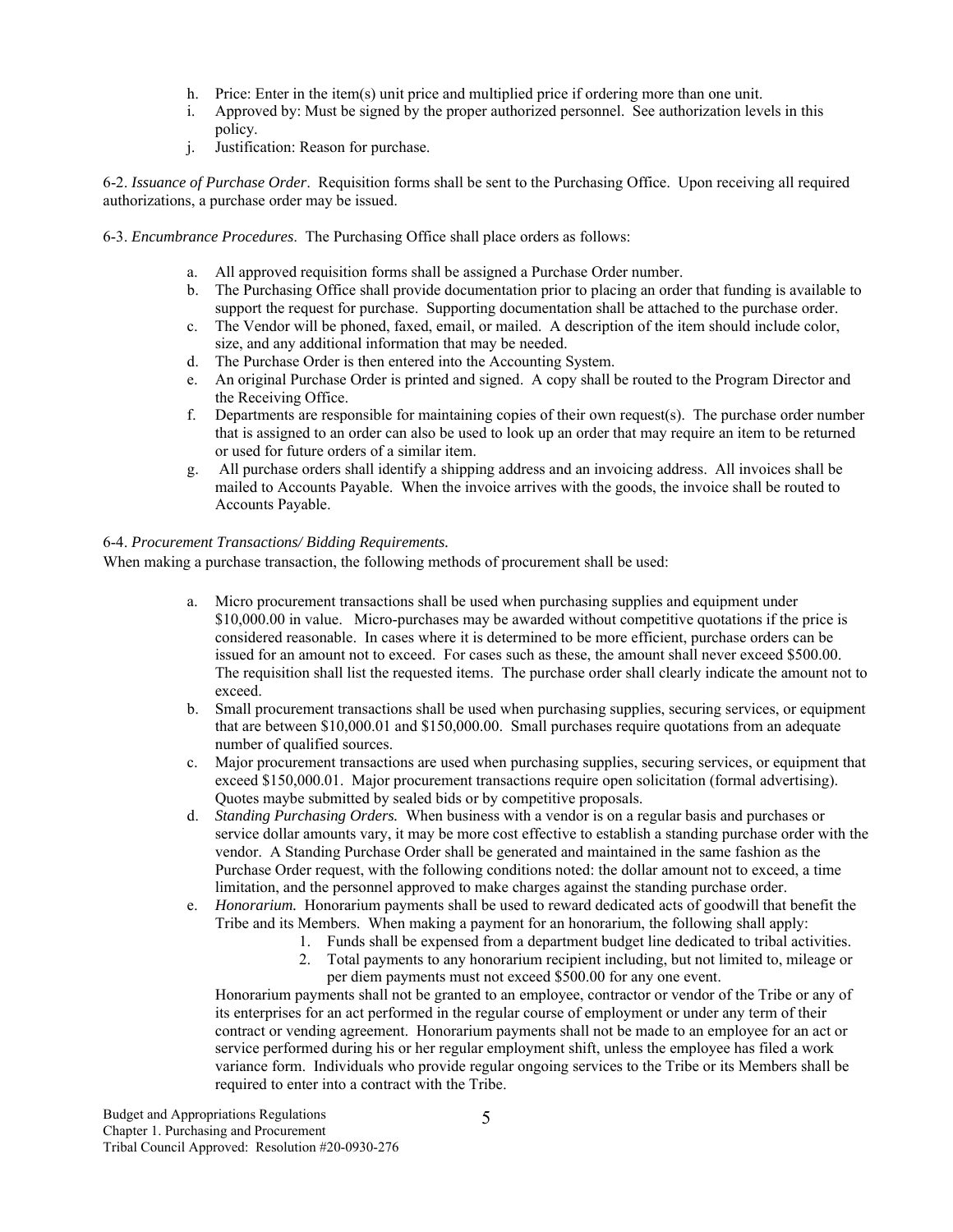To promote cost-effective use of shared services, programs directors may choose to enter into state and local intergovernmental agreements. In addition, program directors may choose to use to use Federal excess and surplus property in lieu of purchasing new equipment and property whenever such use is feasible.

6-5. *Bidding Process.* Where appropriate, a comparison of lease and purchasing alternatives shall be made to determine which is the more economical. Contractors that develop or draft specifications of work are strictly prohibited from competing for such procurements. All bids shall be generated in the following manner:

Standard Bids. When bids are being sought for transactions under \$150,000.00, the following shall take effect:

- a. The Program Director will provide the Purchasing Office with a description of equipment or service expectations/needs. Descriptions shall be detailed and accurate. Descriptions shall not contain features which restrict competition.
- b. The Purchasing Office will contact the source or sources and notify them of the opportunity to bid.
- c. Bids must be submitted in writing within a predetermined time frame.
- d. The following restrictions and requirements must be followed to obtain a fair and just bid:
	- 1. Bids must be in writing.
	- 2. All bids are confidential.
	- 3. All copies of bids shall be attached to the purchase order.

Sealed Bids. Procurement by sealed bids are publicly solicited. Transactions exceeding but not limited to \$150,000.00 require open solicitation. In cases where quotes are being sought by sealed bids, the following conditions shall be present:

- a. A complete, adequate, and realistic specification or purchase description.
- b. Two or more responsible bidders are willing and able to compete effectively for the business.
- c. The procurement lends itself to the firm fixed price contract and the selection of the successful bidder can be made principally on the basis of price.
- d. If sealed bids are used, the following requirements apply:
	- 1. The invitation for bids will be publicly advertised and bids must be solicited from an adequate number of known suppliers, providing them sufficient response time prior to the date set for opening the bids.
	- 2. The invitation for bids shall include all specifications and define the items or services in order for the bidder to properly respond.
	- 3. All bids will be publicly opened at the time and place prescribed in the invitation for bids.
	- 4. A firm fixed price contract award will be made in writing to the lowest responsive and responsible bidder. Where specified in bidding documents, factors such as discounts, transportation cost, and life cycle cost must be considered in determining which bid is lowest. Payment discounts will only be used to determine the low bid when prior expenses indicate discounts are usually applied.

Procurement by Competitive Proposals. The use of competitive proposals is normally conducted with more than one source submitting an offer, and either a fixed price or cost reimbursement type contract is awarded. It is generally used when conditions are not appropriate for the use of sealed bids. If this method is used, the following requirements apply:

- a) Requests for proposals must be publicized and identify all evaluation factors and their relative importance. Any response to publicized requests for proposals must be considered to the maximum extent practical.
- b) Proposals must be solicited from an adequate number of qualified sources.
- c) Must have a written method for conducting technical evaluations for the proposals received and for selecting recipients.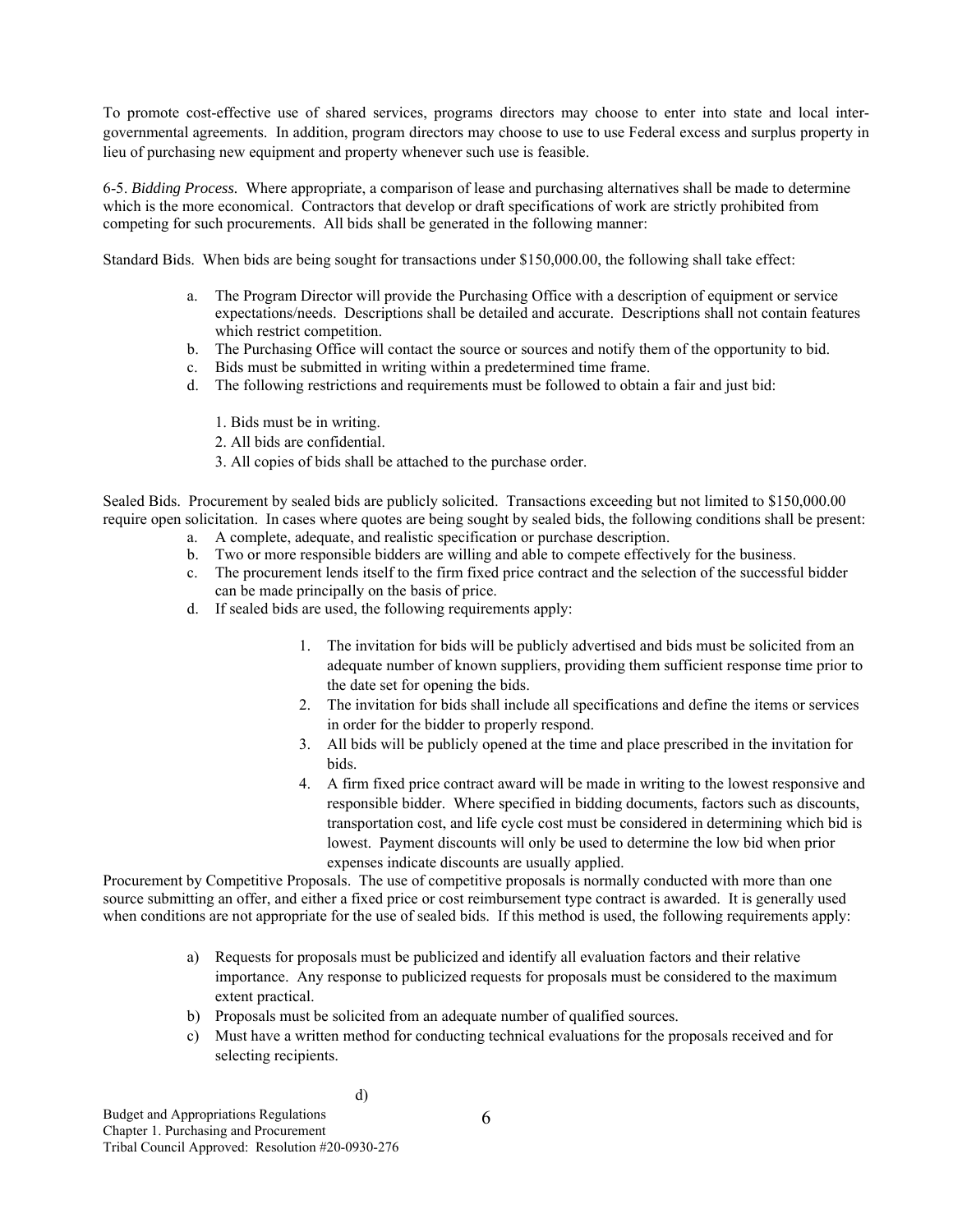e) Contracts must be awarded to the responsible firms whose proposal is most advantageous to the program, with price and other factors considered.

6-6. *Sources.* The Purchasing Manager will compile and maintain a list of sources of supply for the various goods and services which the Tribe purchases regularly. The source lists will include the following:

- a. Name of vendor.
- b. Telephone number of vendor.
- c. Name of the Tribe's sales representative.
- d. Type of goods or services the vendor provides.
- e. If business is a small, minority, or women-owned business.
- f. If business is a Little River Band of Ottawa Indians certified Indian owned business.

6-7. *Sole Source Bidding.* Noncompetitive proposals may be used when the item is available only from a single source, after solicitation of a number of sources, competition is determined inadequate, or in cases where grant funds are used, a written letter grants authorization for noncompetitive proposals from the awarding agency.

When other sources are available, sole source bidding can be used in cases where programs have an immediate need to meet program objectives or to protect the health and safety of employees or Tribal Members. In such cases, documentation and approval must be obtained from:

- a. For Ogema Operations The Ogema. The Tribal Lead may be delegated this responsibility with a written memorandum from the Tribal Ogema.
- b. For Tribal Council The Speaker or Recorder
- c. For Tribal Court The Chief Judge of the Tribal Court
- d. For Prosecutor's Office, the Prosecutor

6-8. *Documenting Quotes*. All quotes must be documented. A record is necessary to show that competition was obtained when feasible and to be utilized for future purchases. All soliciting documents shall be attached and remain with the purchase order.

6-9. *Evaluating Quotes and Selection of Vendor.* Indian preference must always be a factor when evaluating quotes and in the vendor selection process. Indian preference will be given only to bidders who provide proof of current certification to the Little River Band of Ottawa Indian Purchasing Office. The Purchasing Manager shall evaluate the quotes received and determine which quote is most economical. The price should be the determining factor, but in cases where the Purchasing Manager determines that the bidding vendor is not responsible and cannot fulfill the requirement properly and on time, these requirements must be considered over price. The Tribe shall make procurement awards only to responsible entities that have the ability to perform successfully under the terms and conditions of the proposed procurement. Consideration shall be given to integrity, compliance with public policy, record of past performance, and financial and technical resources. In making this judgment, awards shall be based on evaluation criteria. When factoring Indian Preference, awards shall not exceed the lowest bid amount by the following:

- a. For purchases with the value of \$00.01 to \$2500.00, not exceed 10%
- b. For purchases with the value of \$2501.01 to \$12,000.00, not to exceed 7%
- c. For purchases with the value that exceed \$12,000.01, not to exceed 5%

6-10. *Disputes.* Any claim by a vendor/contractor shall be submitted in writing to the Purchasing Manager. Disputes must be received in writing within ten (10) calendar days after the award. Disputes received after (10) ten calendar days will not be considered. The Purchasing Manager, at his or her discretion, can suspend the procurement pending resolution of the protest, if warranted by the facts presented. The claim shall be subject to a written decision by the Purchasing Manager, which is final unless the vendor/contractor appeals the matter. Appeals shall be submitted in writing to the Ogema, whose decision is final.

6-11. *Receiving.* Shipments shall be delivered to the Receiving Office unless otherwise specified by the Purchasing Office. The procedure for receiving goods is as follows: